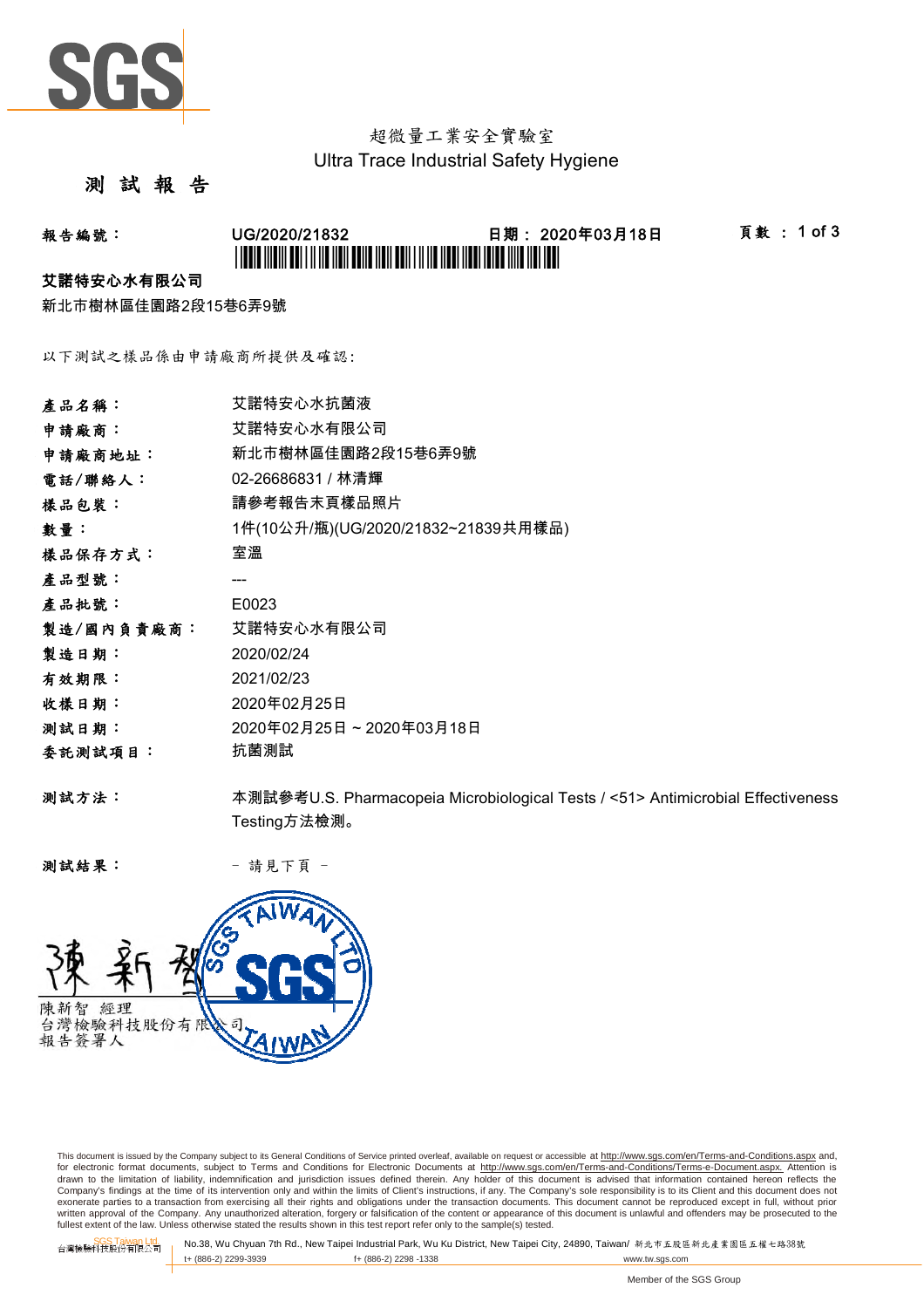

## 超微量工業安全實驗室 Ultra Trace Industrial Safety Hygiene

### 測 試 報 告

# 報告編號: UG/2020/21832 日期: 2020年03月18日 頁數 : 2 of 3 \*UG/2020/21832\*

### 艾諾特安心水有限公司

新北市樹林區佳園路2段15巷6弄9號

測試結果:

| 菌株名稱                                  | 原接菌量<br>(CFU/mL)    | 作用時間  | <u>樣品作用後之</u><br><u>菌量(CFU/mL)</u> | 减菌率R(%) |
|---------------------------------------|---------------------|-------|------------------------------------|---------|
| 金黄色葡萄球菌                               | $1.4 \times 10^{5}$ | 30 秒鐘 | <'                                 | >99.9   |
| (Staphylococcus aureus subsp. aureus) |                     |       |                                    |         |

備註:1.測試報告僅就委託者之委託事項提供測試結果,不對產品合法性做判斷。

- 2. 本測試報告之所有檢驗內容,均依委託事項執行檢驗,如有不實,願意承擔完全責任。
- 3. 本報告不得分離,分離使用無效。
- 4.菌株編號: 金黃色葡萄球菌 BCRC 12154 : ATCC 6538
- 5.減菌率R(%)小於1%則無明顯抑菌效果。

- END -

This document is issued by the Company subject to its General Conditions of Service printed overleaf, available on request or accessible at http://www.sqs.com/en/Terms-and-Conditions.aspx and, for electronic format documents, subject to Terms and Conditions for Electronic Documents at http://www.sgs.com/en/Terms-and-Conditions/Terms-e-Document.aspx. Attention is drawn to the limitation of liability, indemnification and jurisdiction issues defined therein. Any holder of this document is advised that information contained hereon reflects the<br>Company's findings at the time of its int exonerate parties to a transaction from exercising all their rights and obligations under the transaction documents. This document cannot be reproduced except in full, without prior written approval of the Company. Any unauthorized alteration, forgery or falsification of the content or appearance of this document is unlawful and offenders may be prosecuted to the<br>fullest extent of the law. Unless othe